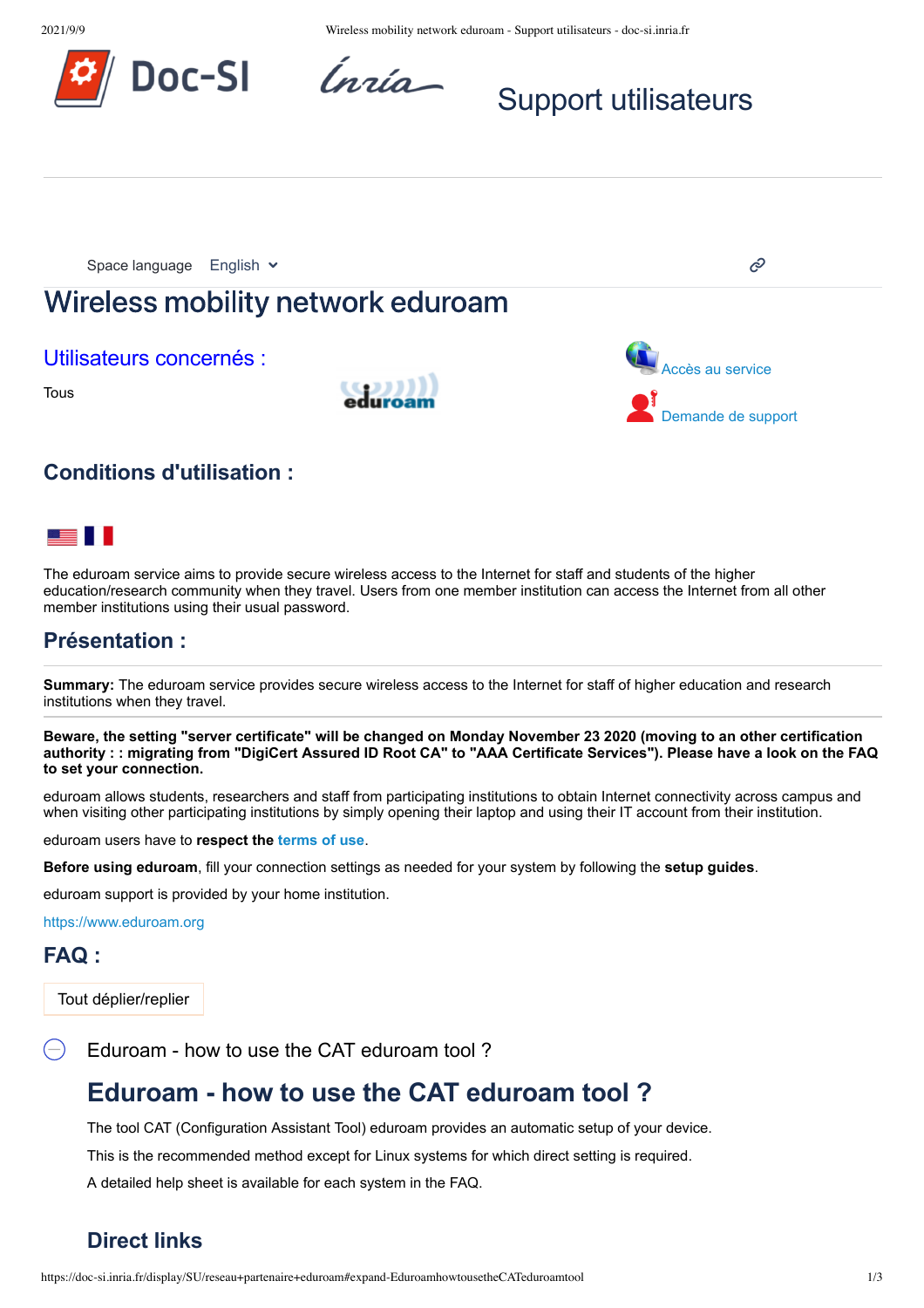#### **Système Windows**

Use the profile "Inria-TTLS-MSCHAPv2" : https://cat.eduroam.org/?idp=982&profile=3944



#### **Other system (except Linux)**

Use the profile "Inria-PEAP-MSCHAPv2" : https://cat.eduroam.org/?idp=982&profile=3906



## How to use the tool CAT eduroam

- Connect a browser to the url https://cat.eduroam.org
- Click on the button "eduroam user"  $\bullet$



Fill "Inria" in the search list of institution then click on the entry "INRIA"